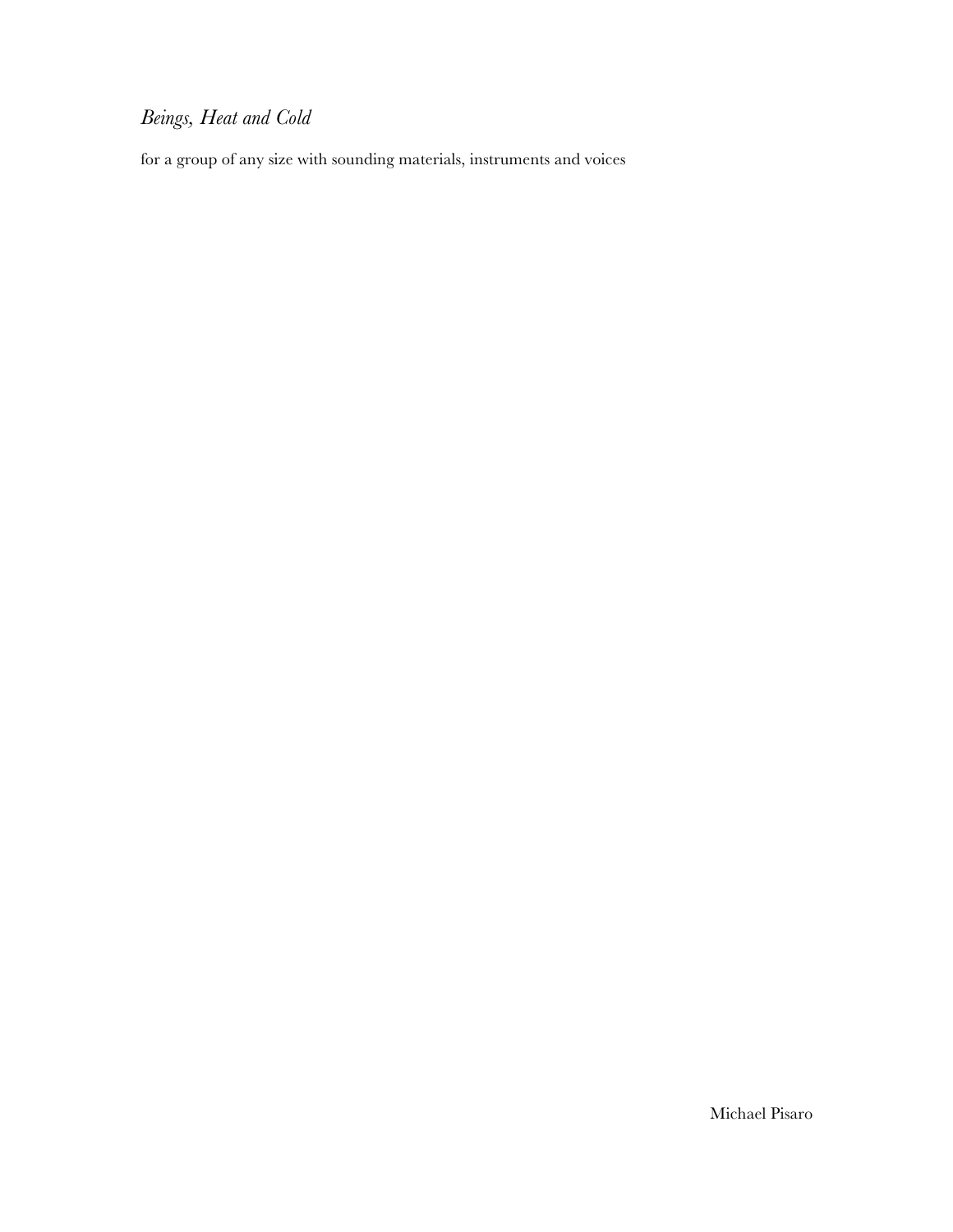#### *Prepared for the Co-Incidence Residency in Somerville (January, 2016)*

There are four sections, which may be presented in any order (and with any omissions). Performances, if desired, may be spread throughout the program or played consecutively.

### **I. Inside**

Sound out sources of heat and of cold, of warmth and of coolness.

Humans are warm heat sources. Electricity is a cool heat source. Open space is cold. But reverb is a warming agent. Air tends to be cool (especially dry air). But humidity and sunlight are heating agents. Fluorescent light is very cold and contact should be minimized. Avoid fire.

Body stillness: cool. Slight movements are warm. Walking and moving are very warm. In general, try to keep the body cool enough to hear the warmth of the other sources.

Use single sounds of any length. A stable tone from voice or instrument is periodic and directed, and therefore warm. Noise is aperiodic and tends towards coolness.

Loud is very hot. Quiet is slightly cool.

Silence, in alternation with sound, is *polarity*, and is the dominant mode. A sustained group sound is *neutrality* and may occasionally break the dominance of silence. Polarity is used to discover and neutrality to share.

An atmosphere of quiet probing should prevail.

To begin, use the chart to help arrange beings (that is, performers and/or objects) in space according to approximate position. The numbers indicate the maximum number of beings that may occupy that position.